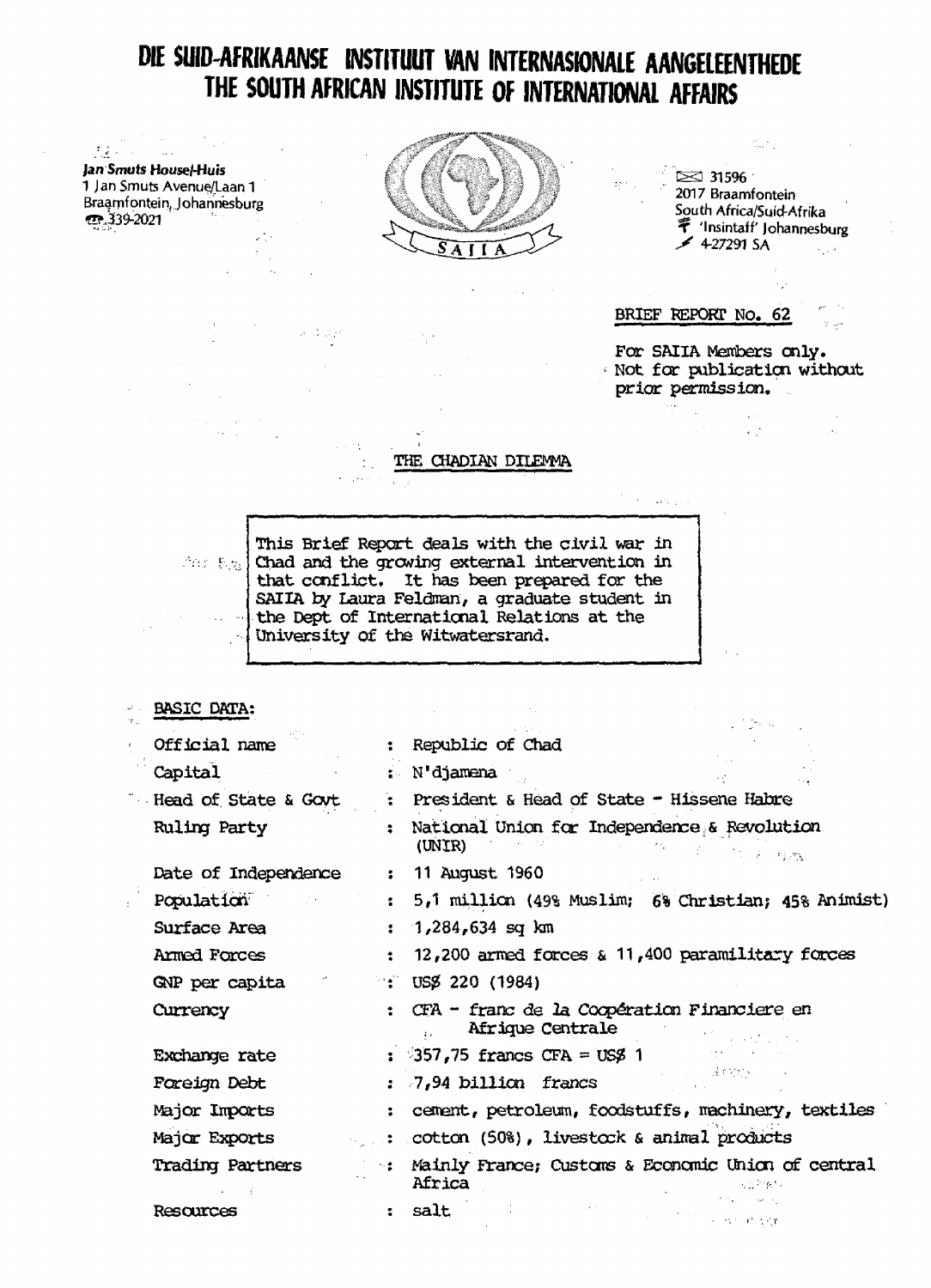### INTRODUCTION:

International attention has focused on Chad because that country's civil war has increasingly involved outside intervention. Politically the African country could ultimately become part of the Soviet sphere of influence, if Libya effected total annexation. Economically, Chad is reported to have substantial reserves of platinum and uranium in the Aozou Strip, trance's military involvement has also led to African and Eastern bloc fears of heightened French interest in the region. A struggle, almost three decades old, over leadership in Chad has yet to be resolved and the country will remain an international flashpoint for some time to come.

The Republic of Chad is a seemingly unimportant state considered to be economically unviable. Since France gave Chad its independence in 1960, the country has been dogged by civil war. Chronic disorder within the country has meant that it has been' sustained largely by foreign economic and military assistance. Being a former French possession, it has also prompted continued French interest in maintaining this portion of its African sphere of influence. French involvement in the Chadian dispute has shown considerable resilience. Other Western powers have been reluctant to shoulder some of the burden, in spite of the French preference for disengagemant. Conflict in Chad has become a war by proxy, with France and Libya playing the main roles.

### CWEKvTEH s '""•"

The Chadian problem is best understood on two levels: domestic and international, with considerable overlap between the two. **Strategic** 

 $\sim 10^{-10}$ 

 $\mathcal{A}^{\text{max}}_{\text{max}}$  , where  $\mathcal{A}^{\text{max}}_{\text{max}}$ 

 $\sim 10^{-11}$ 

Sales of the 19

The domestic Chadian dispute has been essentially a struggle for leadership *since* 1960, yet it was grounded in a conflict between Islamic north and Christian south. The latter problem, however, has largely disappeared from the forefront of Chadian politics. The struggle today is between two leaders who both originate from the north. Internationally, Chad's domestic instabilities have led to intervention by Libya and France. Libyan involvement has been prompted mainly by the desire to totally annex the Aozou Strip in the north, which is reported to be rich in platinum and uranium and which has been occupied by Libya since 1973. Gaddaffi's more idealistic goal is for a Chad-Libyan merger into a joint Islamic republic... French involvement has been a response to a desire for internal unity and a legitimate government in Chad, but more recently a Ixyistic reaction in answer to Libyan aggression in penetrating Chadian territory. \* . i, . *.".-x... :,ic^r •'••* •"•• " • *• • '*

#### THE DOMESTIC DIMENSION;

Since 1960, no government in power has been universally recognised as legitimate, because of the many factions within the country. This has made it impossible for any one leader to emerge with a clear majority. Since independence Chad has had four different leaders, but considering the number of times each leader has been in and cut of power and how frequently they have all changed sides, it is hardly surprising that instability has become inherent. Chad became a one party state<sup>1</sup> in January 1962, under Francois Tombalbaye (a leader from the south), thereby gaining complete control of government. His harsh fiscal and monetary neasures made him unpopular with nuch of government: This haish I model and makeury measures made had appeared with most of and the bureaucracy in an attenpt to restructure Chadian society), becane intolerable. As a result of these developments, a rebel group emerged in the north - the Front de iberation Nationale de Tchad (FROLINAT).

 $\mathcal{O}(\mathcal{O}_\mathcal{A}(\mathbb{C}^2))$ 

an mage historic

الكوردي

FROLINAT's leaders stayed abroad but rebel insurgents occupied a large portion of the northern region known as the BET (Borkou, Ennedi and Tibesti). In 1975 irony skirmishes took place between north and south and Tombalbaye was killed during a military coup organised by young officers from the arny and the gendarmerie.

Piller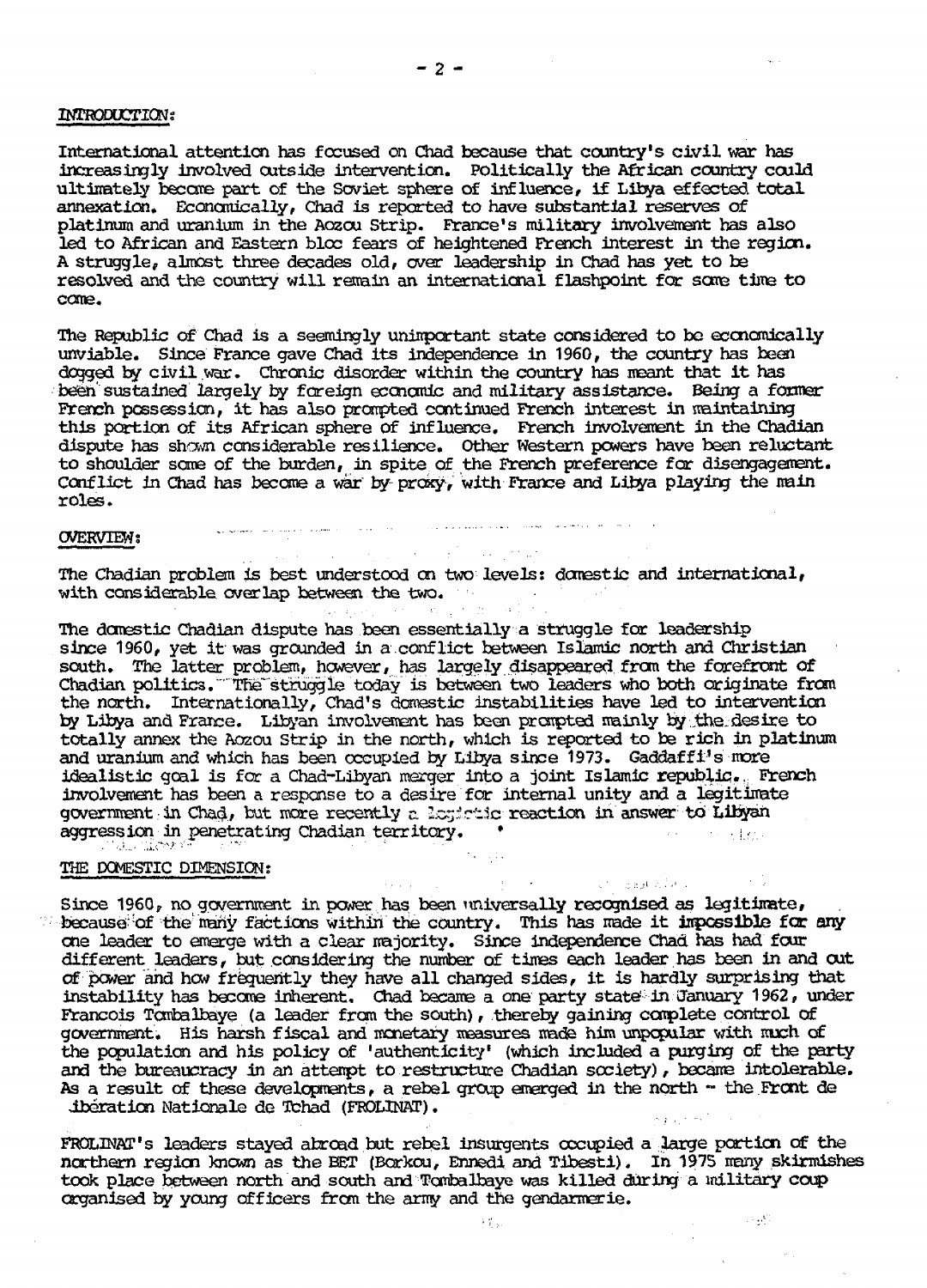Thereafter, struggles and divisions within FROLINAT surfaced as two men, Goukouni Oueddi and Hissene Habre, both vied for control of the group. General Felix Malloum, who succeeded Tombalbaye as President of Chad, in April 1975, was faced with opposition from Oueddi and Hahre, who both questioned his legitimacy. A further . power struggle within FROLINAT, between Oueddi and Habré, ensued, which led to Habré's custing from the group. Nevertheless, Habré went on to form a coalition government with Malloum, in April 1978, with himself as Prime Minister.

.By..February 1979, however, that accord had crumbled and so too had the government. In August 1979 the 'Lagos Accord' took  $\operatorname{effect}$ , which instituted Oueddi as interim President of a transitional government, to be replaced eventually by a twenty-two member Gouvernement d'Union Nationale de Transition (GUNT). Habré remained openly defiant of Oueddi's authority and, in a series of subsequent battles, Habré's FAN  $\cdot$  (Forces armées du nord) forces succeeded in capturing N'djamena on 7 June 1982. This reversal of authority was largely due to the military superiority of the FAN and because of political in-fighting within the GUNT. Habré has ruled Chad since 1982 but there has not been a sustained return to stability.

### THE INTERNATIONAL DIMENSION:

Persistent Libyan and French intervention dominate any assessment of external influences on Chad's politics. The first instance of external involvement in Chad was in 1968, when France was called to assist Tombalbaye in quelling the northern insurgent threat. . The French role in support of Habre remained fairly limited until 1980, when Oueddi signed an agreement with Gaddaffi providing for Libyan troop deployment in Chad when the need arcse (i.e. when Oueddi needed assistance). Gaddaffi held that the Aozou . Strip belonged to Libya;  $\pi$ , a doubtful claim, given that it was based on an unratified agreement between two discredited regimes, both of which were fascist and colonials  $\sim$  Vichy France (Pierre Laval) and Italy (Mussolini). He also desired a complete merger of Libya and Chad.

While France has tried to circumscribe its role as 'a helper of last resort', Gaddaffi has taken advantage of repeated requests for assistance from Oueddi, For instance, France only intervened in 1983, after Oueddi's troops crossed the critical sixteenth parallel (at which point, further penetration would not be tolerated by France). Gaddaffi, on the other hand, extended long-term, formal military assistance to Oueddi, although Oueddi has claimed that a merger with Libya would be impossible,

Gaddaffi's break with Oueddi in late 1986 led most of the Chadian rebels to shift their loyalties from Gaddaffi to Habré, thereby fundamentally altering the political role of the Lilyan forces in Chad. As a Western diplomat commented then; 'What you  $\rightarrow$  have now is an invasion of Chad by Libya.  $\vdots$  This situation has in fact enhanced the ...role of France because it seeks to protect Chad's territorial integrity. Nevertheless, Libya and France have both backed down on occasions, hoping to avoid a direct ..confrontation.

Although France, has maintained, since independence, close contact with and indeed  $\sim$  almost total domination of the bureaucratic infrastructures of its former African colonial empire, direct involvement in the Chad crisis owes almost as much to the paralysis of the OAU as an effective instrument in regulating pan-African affairs a result of financial bancruptcy and political factionalism: supporting pro and anti-Arab, Islamic, Marxist, Anglophone and Francophone cliques. The OAU has been unable to negotiate a ceasefire or institute a peacekeeping force. It has proved ineffectual in upholding the notions of sovereignty and territorial integrity and its support for Habre has been confined to rhetoric.

Resolution of the conflict almost inevitably involved the United States, not loath to assist in the political and psychological humiliation of Gaddaffi. Before 1981 there had been little US interest in Chad, which argued that it was solely a French responsibility, due to its historic ties. It was only when the situation deteriorated in Libya's favour that Washington became actively involved. Wishing to protect its allies, Egypt and Sudan, from the implied threat of Libyan expansionism, the Reagan